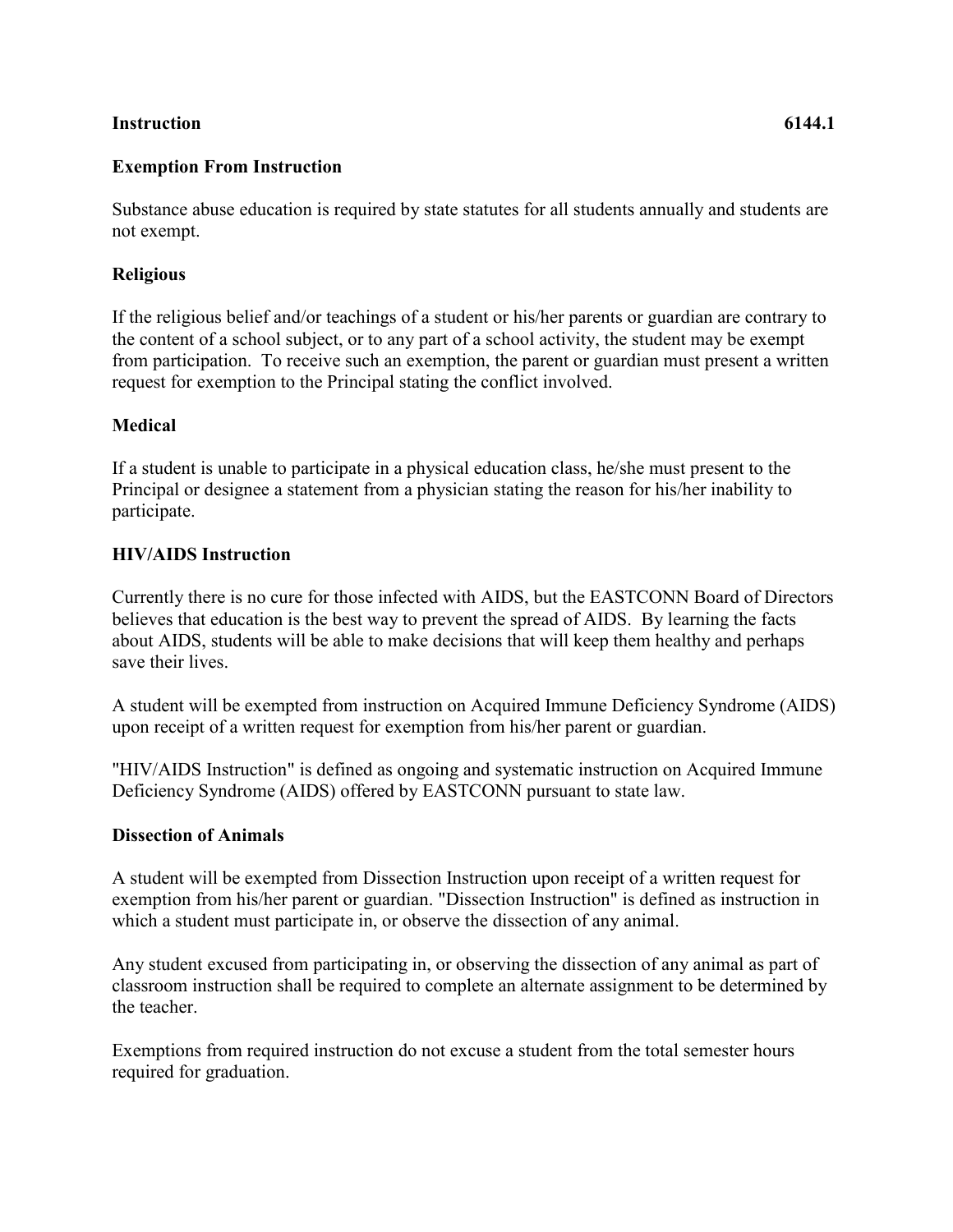# **Family Life and Education Instruction**

Students, parents or guardians shall be informed of their right to exempt the student from the family life program. The student will be exempted upon a written request for exemption from his/her parent or guardian. "Family Life Instruction" is defined as instruction pertaining to family planning, human sexuality, parenting, nutrition and the emotional, physical psychological, hygienic, economic and social aspects of family life.

*Note: Dissection, family life education and HIV/AIDS are three instructional areas in which, as indicated, upon the written request of a parent/guardian, the EASTCONN Board of Directors is required to permit curricular exemptions for instruction.*

# **Sexual Abuse and Assault Awareness and Prevent Program**

"Sexual abuse and assault awareness and prevention program" is defined as the state-wide program identified or developed by the Department of Children, in collaboration with the Department of Education and Connecticut Sexual Assault Crisis Services, Inc. (or a similar entity) that includes age-appropriate educational materials designed for children in grades kindergarten to twelve, inclusive, regarding child sexual abuse and assault awareness and prevention that may include, but not be limited to, (A) the skills to recognize (i) child sexual abuse and assault, (ii) boundary violations and unwanted forms of touching and contact, and (iii) ways offenders groom or desensitize victims and (B) strategies to (i) promote disclosure, (ii) reduce self-blame, and (iii) mobilize bystanders.

A student shall be excused from the sexual abuse and assault and prevention program in its entirety or any part thereof, upon receipt by the Principal or his/her designee, of a written request from the student's parent/guardian.

Any student excused from any aspect of the curriculum may be required by the teacher to complete an alternative assignment. Any student excused from participating in the sexual abuse and assault awareness program shall be provided, during the period of time in which the student would otherwise be participating in such program, an opportunity for other study or academic work as determined by the teacher.

Legal Reference: Connecticut General Statutes

- [10-](http://www.cga.ct.gov/2011/pub/Title10.htm)16b Prescribed courses of study.
- [10-](http://www.cga.ct.gov/2011/pub/Title10.htm)16c State board to develop family life education curriculum guides.
- [10-](http://www.cga.ct.gov/2011/pub/Title10.htm)16e Students not required to participate in the family life education program.
- [10-](http://www.cga.ct.gov/2011/pub/Title10.htm)17f Required bilingual program (as amended by PA 98-168)

[10-](http://www.cga.ct.gov/2011/pub/Title10.htm)18d Animal dissection. Students to be excused from participation or observation.